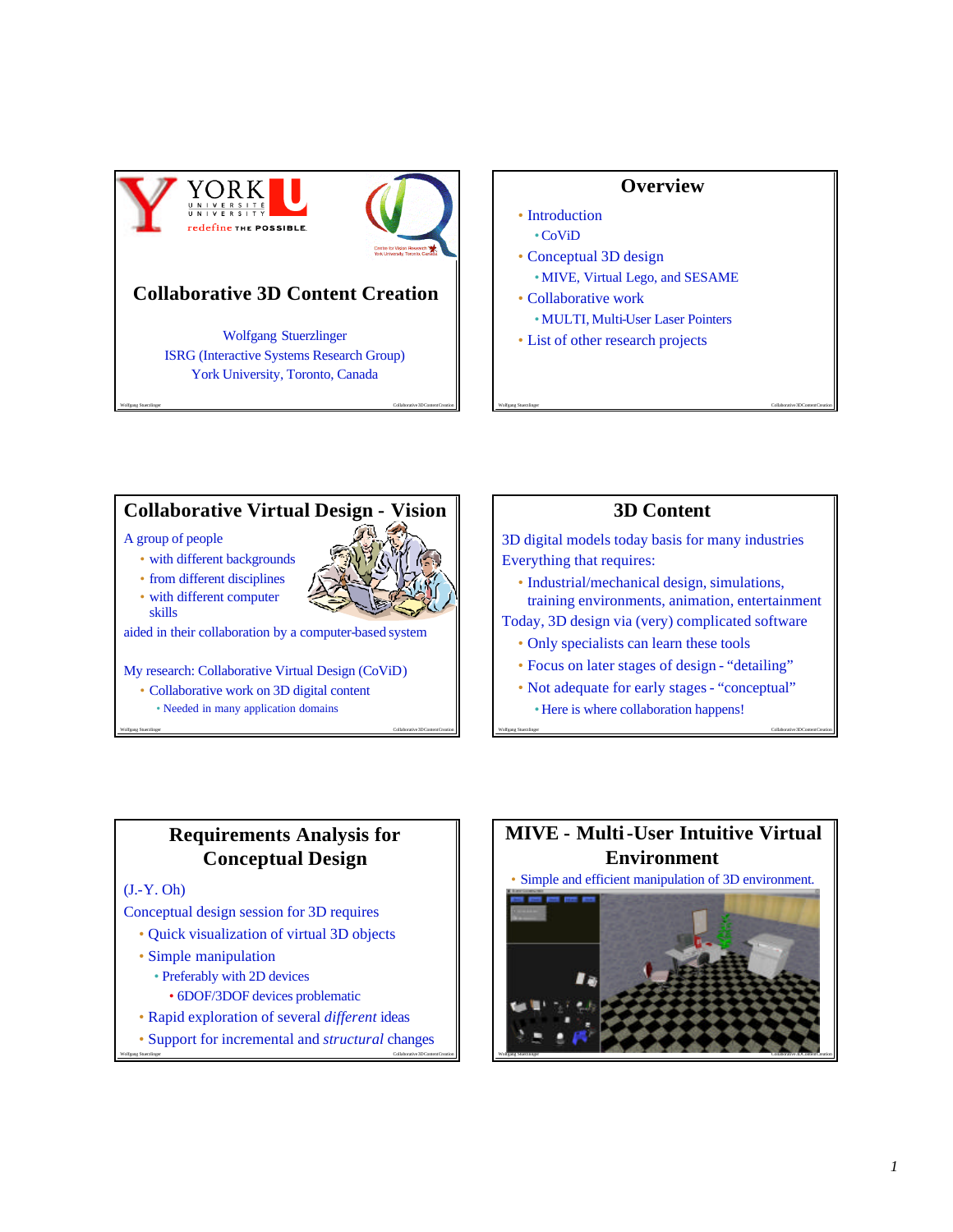

#### **Revised Goals**

Users of MIVE wanted modification of objects, too

First idea: Emulate good properties of Lego<sup>TM</sup>

- Easy to use
- Quick creation of approximate 3D models
- Sliding & snapping of solid blocks
- Easy re-arrangement of *arbitrary* parts
- Fun to play with!
- Lego used to prototype for VR (Neale 2002)

Wolfgang Stuerzlinger Collaborative 3D Content Creation





# **SESAME Video**

**SESAME** (Sketch, Extrude, Sculpt, and Manipulate Easily) **A 3D Conceptual Design System**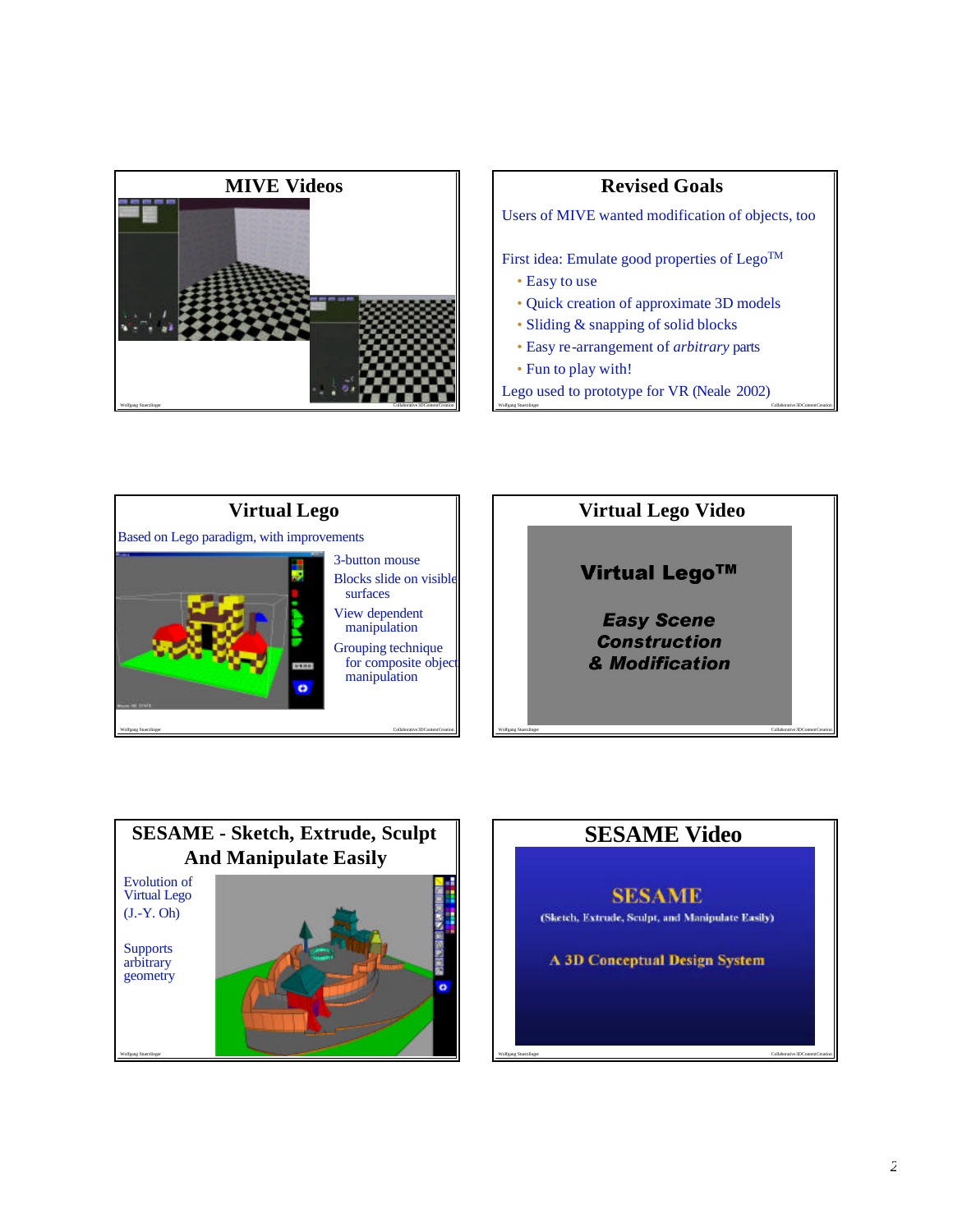

#### **Moving Objects in 3D (2)**

Wolfgang Stuerzlinger Collaborative 3D Content Creation

Speed computations with graphics hardware

- 1) Render scene without moving object  $\&$  save
- 2) Render backfaces of moving object
- 3) Location of min. depth difference used to compute new 3D position
- 4) Re-render object at new location. If collision, use min. depth diff. to shift object to front

Wolfgang Stuerzlinger **Collaborative 3D Content Creation** Modified technique ignores objects closer to viewer relative to moving object



Wolfgang Stuerzlinger Collaborative 3D Content Creation

### **Evaluation**

Graduate architecture students with avg. 3 years experience with paper sketching or 3DStudio Max

• First-time use of SESAME

Task: design building(s) on "A"

Study in collaboration with J. Danahy, UoT

![](_page_2_Picture_14.jpeg)

#### **Comparison Results**

Wolfgang Stuerzlinger Collaborative 3D Content Creation

#### 3DS Max vs. SESAME

- Significantly faster
- Significantly more creative

Paper sketching vs. SESAME

- No significant differences
- SESAME provides better understanding of space
- Sketching provides better understanding of function of building

![](_page_2_Picture_23.jpeg)

![](_page_2_Picture_24.jpeg)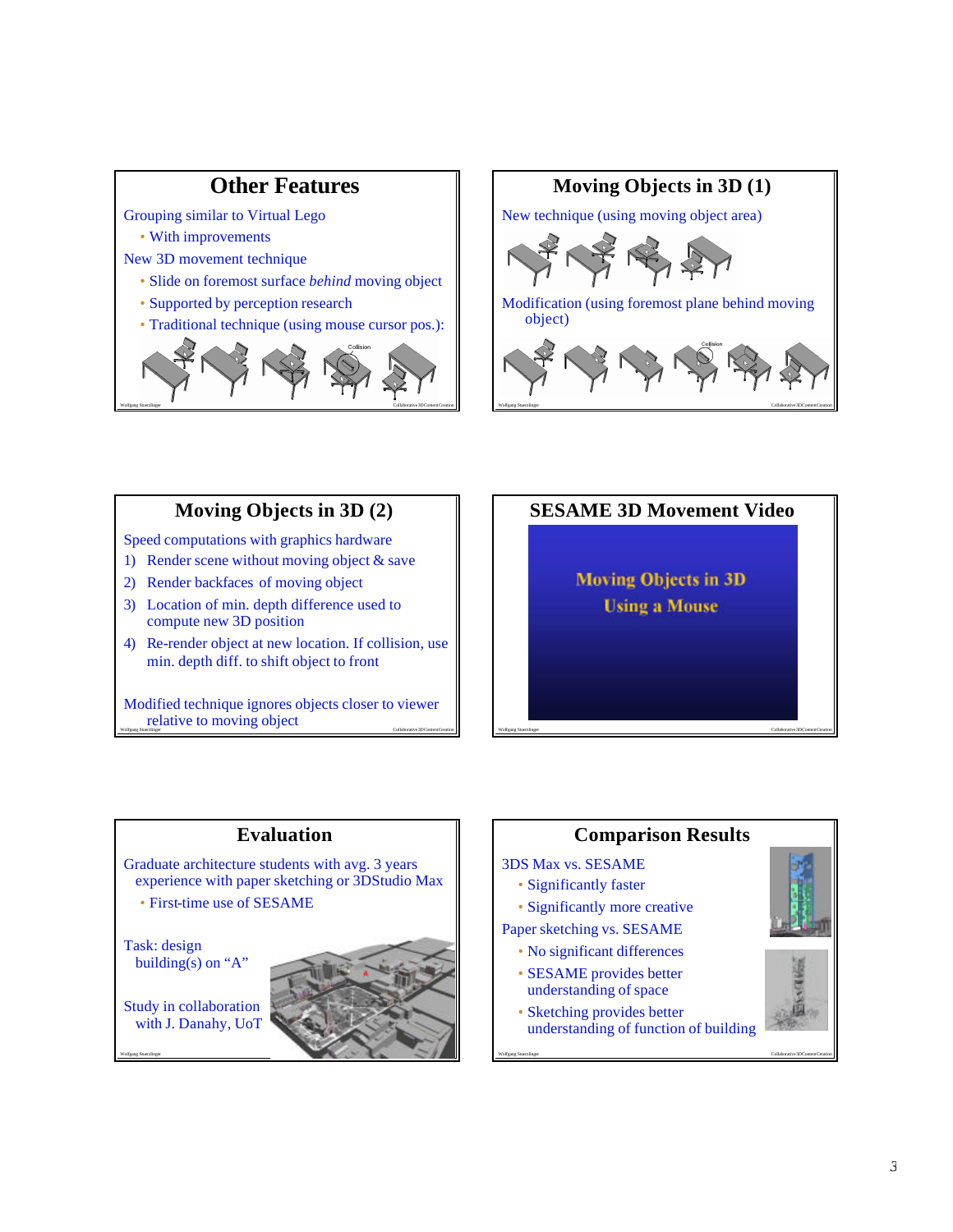![](_page_3_Picture_0.jpeg)

### **Obstacles for Collaborative Design**

- Most applications require significant training • "Solved" with MIVE, Virtual Lego, & SESAME
- Input devices are single-user • Hard to have more than one pointing device
- Graphical user interface & OS is single-user • Designed for one "communication channel"

Wolfgang Stuerzlinger Collaborative 3D Content Creation

• Output devices are single-user • Monitor too small for effective collaboration

## **Single/Shared Display Groupware**

Systems designed to enhance collaboration

• Via one (or more) large interactive display(s) •Wall, tabletop, etc.

Interaction usually only directly on screen

• Limits everything to single "driver"

How to support multiple input/output streams?

• Laptop/PDA for each user doesn't work

![](_page_3_Picture_13.jpeg)

![](_page_3_Picture_14.jpeg)

![](_page_3_Picture_15.jpeg)